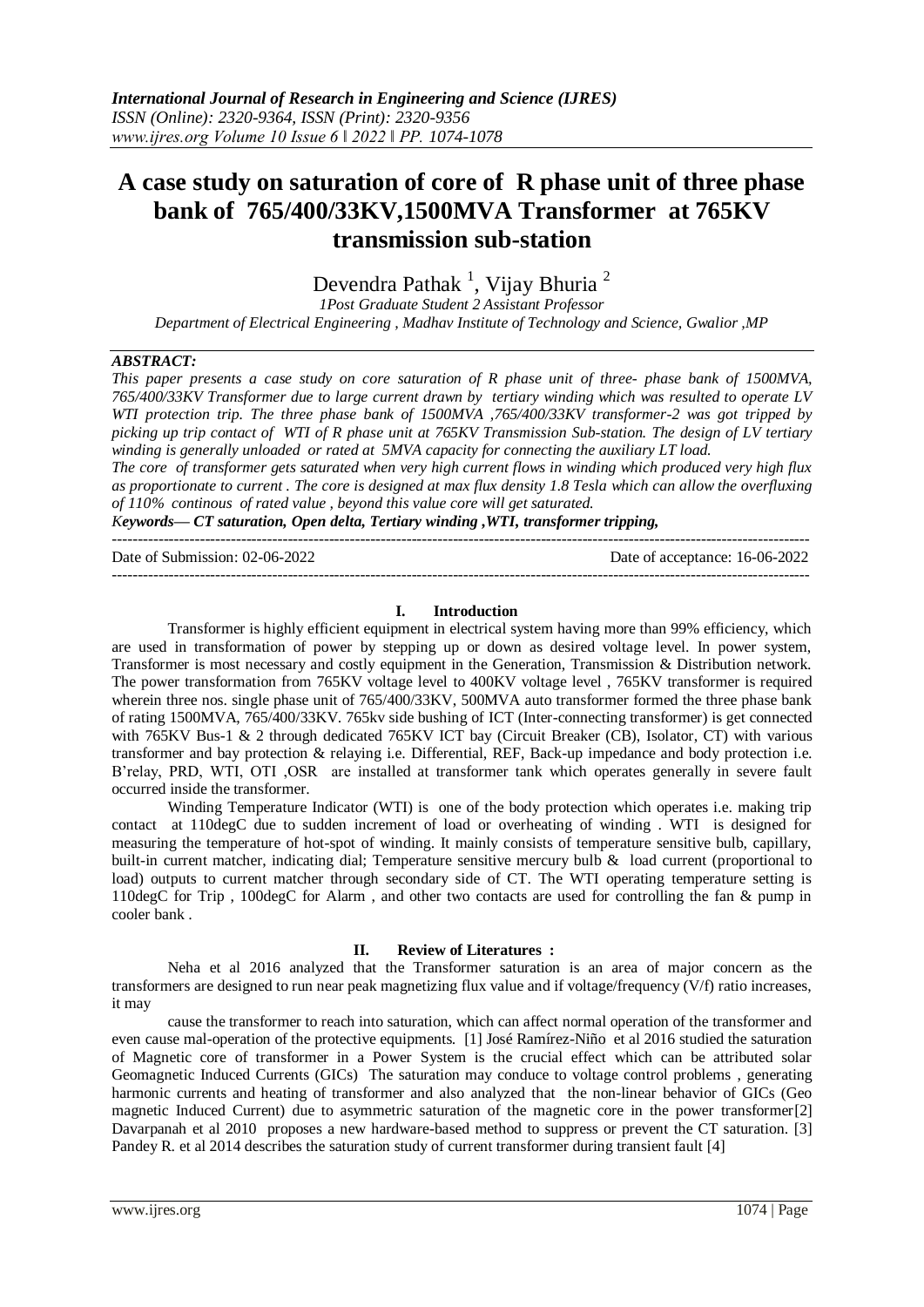### **III. Aim of work**

The case study of core saturation of R phase unit of three- phase bank of 1500MVA, 765/400/33KV Transformer -2 at 765KV Transmission sub-station.

# **IV. Sequence of trip incident :**

1. 765/400 KV Auto transformer-2 (ICT-2) was hand- tripped on an emergency basis to attend the snapped dropper jumper (765 kVside) of the B-ph unit.

2. The jumper was reconnected and the ICT-2 was charged but tripped within 23 sec on LV-WTI-R-phase.

3. On checking the OTI and WTI meters of all the phases, it was found that the maximum indicator (RED needle) of the R-phase unit LV-WTI was beyond 110°C scale, which confirmed the operation of the WTI of Tertiary winding (LV 33kv winding). Other WTIs of HV (765KV winding) & IV (400KV winding) of same R-phase unit were also checked and found in the normal range.

4. After this, visual inspection of all the equipments in the ICT Main bay, Tie bay and ICT side was carried out and no abnormality was observed in ICT-2. However, in ICT-1 (which is physically in adjacent bay to ICT-2), the tertiary jumper of the R-phase unit (from tertiary bushing IPS to Delta Bus IPS) was found opened and hanging. The ICT-1 was in charged condition. Looking up to the severity of the condition, immediate ICT-1 was hand trippe on emergency basis.

5. Now, since both the ICTs were in OFF condition, to normalize the system, it was decided to charge ICT-1 first (after reconnecting the opened jumper) as it was hand tripped and not fault tripped. Hence, the opened jumper was inspected and reconnected to the tertiary bushing IPS connector. ICT-1 was charged successfully ,however ICT-2 was still in the tripped condition.

#### V. **Diagonistic testing :**

# Following tests were carried out for confirming healthiness of R-Ph unit of ICT-2-

# a. **Magnetizing current of tertiary winding** (33KV LV) side –

| Measured at applied volage<br>@235V | $R - ph$ | Y-Ph    | <b>B-Ph</b> | Mag. current of R-ph<br>incremented by morethan 5 |
|-------------------------------------|----------|---------|-------------|---------------------------------------------------|
| Pre-commissioning                   | 17.89mA  | 17.47mA | 18.42mA     | times                                             |
| Value after tripping                | 92.4mA   | 18.42mA | 20.94mA     |                                                   |

# **b. Winding Resistance @75° C (R-phase, only LV side) –**

| Measured during after tripping | $11.94$ milli ohms | LV Winding Resistance Valuesare<br>comparable. |
|--------------------------------|--------------------|------------------------------------------------|
| Pre-commissioning              | $11.80$ milli ohms |                                                |

#### c. Tano and Capacitance of Bushing of Rph unit

| <b>Bushing-</b> | Measurement during |        | Tan $\delta$ (in %) |        | Cap (in nF) |  |
|-----------------|--------------------|--------|---------------------|--------|-------------|--|
|                 |                    | 2KV    | 10KV                | 2KV    | 10KV        |  |
| $LV-3.1$        | Pre-commissioning  | 0.482  | 0.482               | 278.18 | 278.19      |  |
|                 | After tripping     | 0.408  | 0.408               | 278.96 | 278.95      |  |
| $LV-3.2$        | Pre-commissioning  | 0.434  | 0.435               | 280.90 | 280.91      |  |
|                 | After tripping     | 0.493  | 0.494               | 282.09 | 282.10      |  |
|                 | Pre-commissioning  | 0.419  | 0.421               | 545.25 | 545.23      |  |
| $IV-2.1$        | After tripping     | 0.392  | 0.394               | 547.11 | 547.26      |  |
|                 | Pre-commissioning  | 0.336  | 0.338               | 597.14 | 597.16      |  |
| $HV-1.1$        | After tripping     | 0.3102 | 0.3112              | 596.92 | 596.95      |  |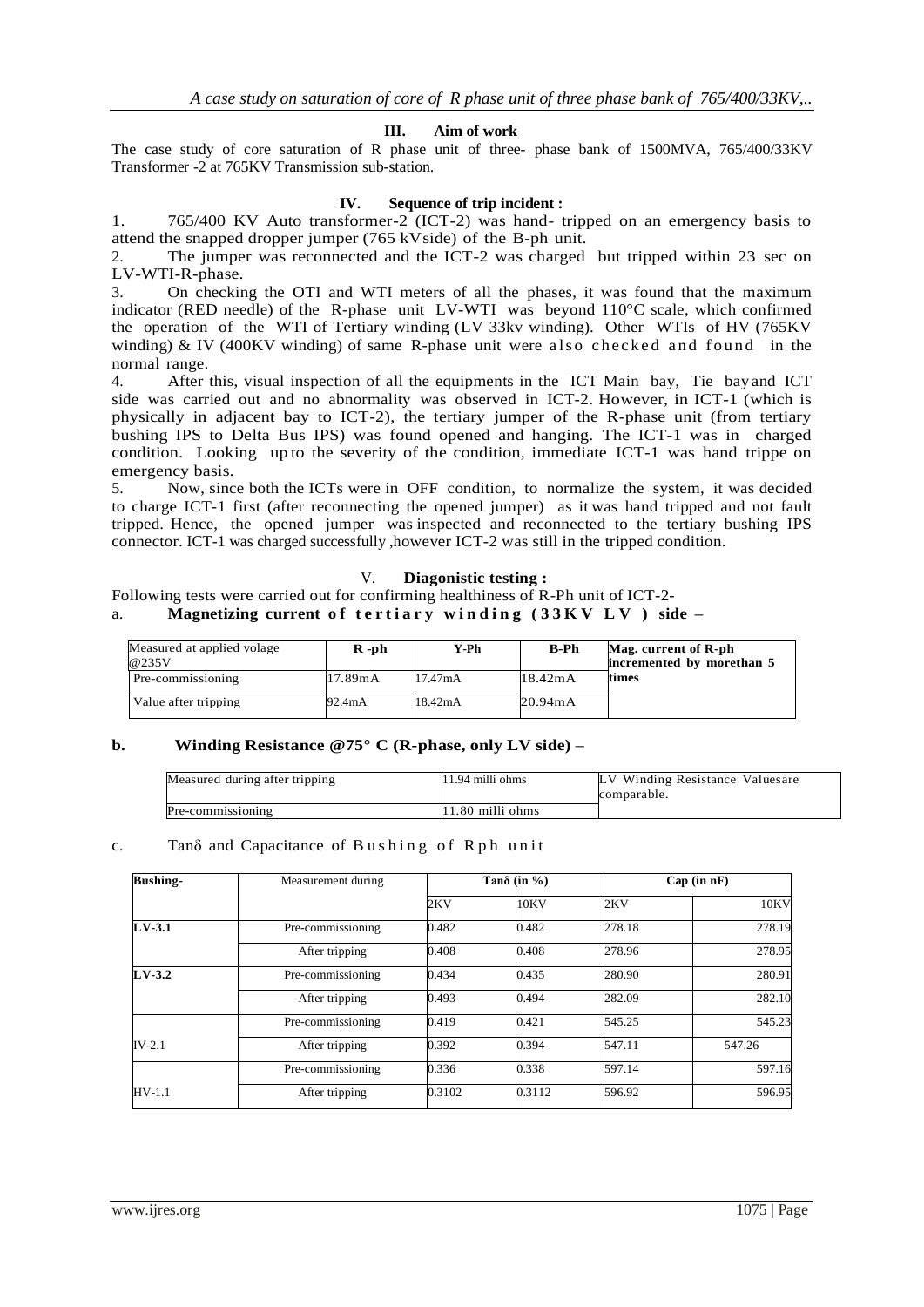# d. **Tanô** and **Capacitance** of **Transformer** winding (R phase unit)



| <b>CCT</b><br>GO 1 | Precommissioning | 0.209 | 0.206 | 12.913 | 12.913 |
|--------------------|------------------|-------|-------|--------|--------|
|                    | After tripping   | 0.234 | 0.218 | 12.860 | 12.860 |

# e. Insulation Resitance between Windings :

|                               | At 5kV |       |       |               |          |
|-------------------------------|--------|-------|-------|---------------|----------|
| <b>Measurement Connection</b> | 15 s   | 60 s  |       | DAI (60/15)PI | (600/60) |
| $(HV+IV+N)$ to Earth          | 20.1   | 75.3  | 96.1  |               | 3.741.27 |
| LV to Earth                   | 14.68  | 138.0 | 380.0 |               | 9.42.75  |
| $(HV+IV+N)$ to LV             | 28.1   | 245   | 328.0 |               | 8.721.34 |
| $(HV+IV+N+LV)$ to Earth       | 8.89   | 19.4  | 34.8  |               | 2.181.79 |

# **f. Core-Insulation test :**

| <b>Connection</b>  | Voltage | <b>Duration</b>  | IR Value (in $G\Omega$ ) |
|--------------------|---------|------------------|--------------------------|
| $CC-CL$            | 1 kV    | $60 \text{ sec}$ | 16.17                    |
| <b>CL</b> to Earth | l kV    | $60 \text{ sec}$ | 11.3                     |
| CC to Earth        | 1 kV    | $60 \text{ sec}$ | 15.0                     |

**Sweep Frequency Response Analysis (SFRA) –** Comparision between graph in green colour showing taken during precommisioning & graph in Red colour showing taken aftrer tripping as shown below-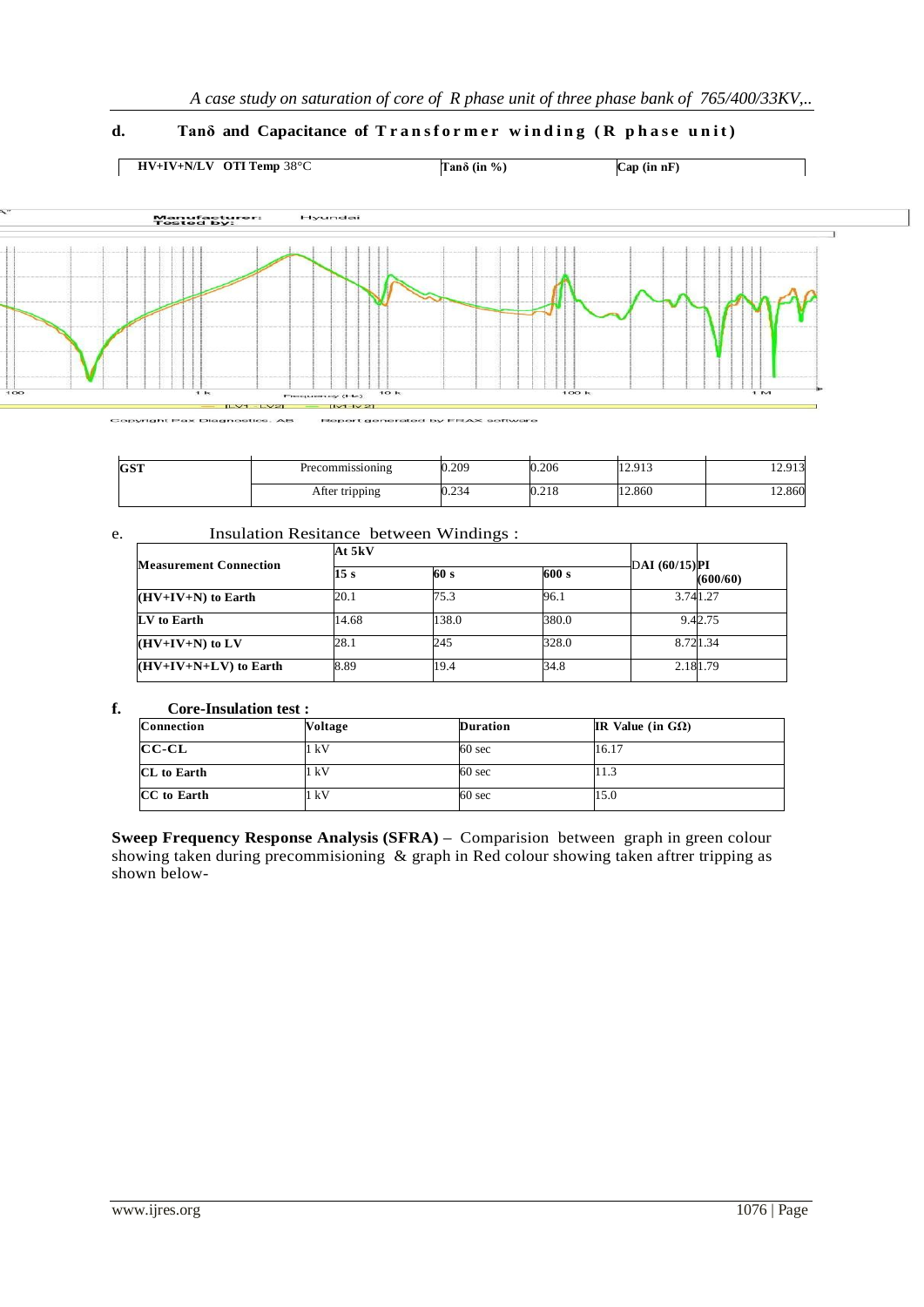$-78$ 

mi se part

# **DGA (Dissolved Gas Analysis) testing for transformer Oil**

# **TEST REPORT**

| <b>SAMPLE DETAILS</b>                                                            | $\rightarrow$                       |                                                                  |          | $-200$ m $-200$                                  | <b>BASE MALES</b><br><b>EQUIPMENT DETAILS</b>     |                                  |                  |
|----------------------------------------------------------------------------------|-------------------------------------|------------------------------------------------------------------|----------|--------------------------------------------------|---------------------------------------------------|----------------------------------|------------------|
| Sampling Date:<br>Receipt Date:<br><b>Testing Date:</b><br><b>Next Due Date:</b> | 13/Apr/21<br>21/Apr/21<br>13/Jul/21 | 12/Apr/21 Oil Temp. "C<br>Wdg Temp, °C<br>Load<br>voltage, in kV | 34<br>34 | Station:<br>Equipment:<br>Capacity<br>Volt.Class | <b>BINA</b><br>765 KV AT 2 R<br>333 MVA<br>765 KV | Cooling:<br>Breather<br>Oil Type | OF<br>AIR<br>Nap |
| Sample Description:<br>Condition on Receipt: OK                                  |                                     | Inuslating Oil Sample in 50 ml Glass Syringe                     |          | Make<br>Serial No:                               | <b>HYUNDAI</b><br>20111141TIG002-004              | Inst.Date:<br>Last Filt Date:    | 01/F             |
| Sample Remarks:                                                                  | 200104561                           |                                                                  |          |                                                  |                                                   |                                  |                  |

|                                                                                                                        |                               |                         |                                  | <b>TEST RESULTS</b> |                                                   |                            |                   |                 |
|------------------------------------------------------------------------------------------------------------------------|-------------------------------|-------------------------|----------------------------------|---------------------|---------------------------------------------------|----------------------------|-------------------|-----------------|
| <b>Oil Parameters</b>                                                                                                  |                               |                         | Reference Standard: IS-1866-2017 |                     | Dissolved Gas Analysis Test Method: IEC 60567-20* | <b>Reference Standard:</b> | IEEE-C57.104-2019 |                 |
| <b>PARAMETER</b>                                                                                                       | Unit Of<br><b>Measurement</b> | Measured<br>Value       | Violation<br>Limit               | Test<br>Method      | <b><i>PARAMETER</i></b>                           | <b>UoM</b>                 | Measured<br>Value | Viola<br>Limits |
| <b>BreakDownVoltage</b>                                                                                                | kV                            | NT                      | 50 Min.                          | IEC-60156           | <b>Total Gas Content</b>                          | %                          | 2.63              |                 |
| <b>Water Content</b>                                                                                                   | mg/kg                         | $\overline{\mathbf{c}}$ | Max.<br>20                       | IEC-60814           | Nitrogen (N2)                                     | %                          | 2.13              |                 |
| Resistivity @ 90°C                                                                                                     | E12 ohm-cm                    | NT                      | 0.1<br>Min.                      | IEC-60247           | Oxygen (O2)                                       | %                          | 0.39              |                 |
| Resistivity @ 27°C                                                                                                     | E12 ohm-cm                    | NT                      |                                  | IEC-60247           | Hydrogen (H2)                                     | ul/l                       | 3                 |                 |
| Tan Delta @ 90°C                                                                                                       | $\cdots$                      | NT                      | $0.2$ Max.                       | IEC-60247           | Methane (CH4)                                     | <b>ul/l</b>                | 5                 |                 |
| InterFacialTension@27°C                                                                                                | mN/m                          | NT                      | Min.<br>15                       | <b>ASTM D-971</b>   | Ethylene (C2H4)                                   | ul/l                       | $\Omega$          |                 |
| <b>Acidity</b>                                                                                                         | mgKOH/g                       | NT                      | 0.3<br>Max.                      | IEC-62021-1         | Ethane (C2H6)                                     | UU1                        |                   |                 |
| <b>Flash Point</b>                                                                                                     | *C                            | NT                      | 125<br>Min.                      | <b>ASTM D-6450</b>  | Acetylene (C2H2)                                  | ul/l                       | $\Omega$          |                 |
| * Sludge & Sediments                                                                                                   | %                             | NT                      | 0.02<br>Max.                     | IS-1866             | Carbon Monoxide (CO)                              | uИ                         | 430               |                 |
| * Appearance                                                                                                           |                               |                         |                                  |                     | Carbon Dioxide (CO2)                              | ul/l                       | 688               |                 |
| Test Conditions for Resistivity and Tan Delta Tests: (a) Type of cell used: NT (b) Average                             |                               |                         |                                  |                     | Furan Analysis (Test Method: IEC-61198: 1993)     |                            |                   |                 |
| Voltage gradient in the sample: NT (c) Test Frequency for Tan-delta test: NT (d) Room<br>Temp(deqC): NT (e) RH (%): NT |                               |                         |                                  |                     | 2-Furfural                                        | mq/kg                      | NT                | $rac{1}{2}$     |
| <b>BDV</b> not tested                                                                                                  |                               |                         |                                  |                     | 5-Hyd Methyl 2-Fur                                | mg/kg                      | NT                | $\cdots$        |
|                                                                                                                        |                               |                         |                                  |                     | 2-Furfuryl Achohol                                | mg/kg                      | <b>NT</b>         | $\cdots$        |
| Inhibitor Content Determination (Test Method:ASTM D-2668)                                                              |                               |                         |                                  |                     | 5-Methyl 2-Furfural                               | mg/kg                      | NT                | nes.            |
| DBPC                                                                                                                   | %                             | NT                      | 1.14                             |                     | 2-Acetyl-Furfural                                 | mg/kg                      | NT                | $\cdots$        |

#### **Inferences from detailed testing :**

After analyzing all the test results, it has been concluded that, only the Magnetizing current result of Tertiary Winding has been increased.There is no change in any other test result for any other winding/bushing.it was suggested to carry out the De-magnetizing process of the Tertiary Winding of the R-ph unit. The De-magnetizing was done by applying AC Voltages  $415v$  & 1 0 0 0 V continuously and 2000V intermittent at Tertiary winding terminals and corresponding Magnetizing Current was measured for tertiary winding.

| Sr. No. Day    |                             |       | <b>Voltage Applied Current Measured</b> | <b>Remarks</b>                                                                                                   |  |  |
|----------------|-----------------------------|-------|-----------------------------------------|------------------------------------------------------------------------------------------------------------------|--|--|
|                | $\bf\bf\bm{\mathrm{Dav-1}}$ | 417V  | 128.2 <sub>m</sub> A                    | Continues application :                                                                                          |  |  |
| $\mathbf{2}$   | $\bf Dav-2$                 | 423V  | 176.4mA                                 | The de-magnetization was done by applying AC                                                                     |  |  |
| 3              | $\mathbf{Dav}\text{-}3$     | 1000V | 143.1mA                                 | voltage continuous<br>pre-commissioning value $68.77 \text{mA} @ 903 \text{V}$                                   |  |  |
|                |                             | 903 V | 133.1mA                                 |                                                                                                                  |  |  |
| $\overline{4}$ | Day-4                       | 2000V | 98.2 mA                                 | <b>Intermittent Application :</b> The de-magnetization was<br>done by intermittent cycle method. 2 kV AC Voltage |  |  |
| $\overline{5}$ | $\mathbf{Dav} - 5$          | 2000V | $87.3$ mA                               | was applied for 5 minutes after that kept supply off for 5                                                       |  |  |
|                |                             | 2000V | 86.9 mA                                 | min. This supply on/off application was repeated for 09<br>hours.                                                |  |  |
| 6              | Day-6                       | 2000V | 86.5 mA                                 | pre-commissioning value at 240 Volts was 20                                                                      |  |  |

The de-magnetizing results are as follows –